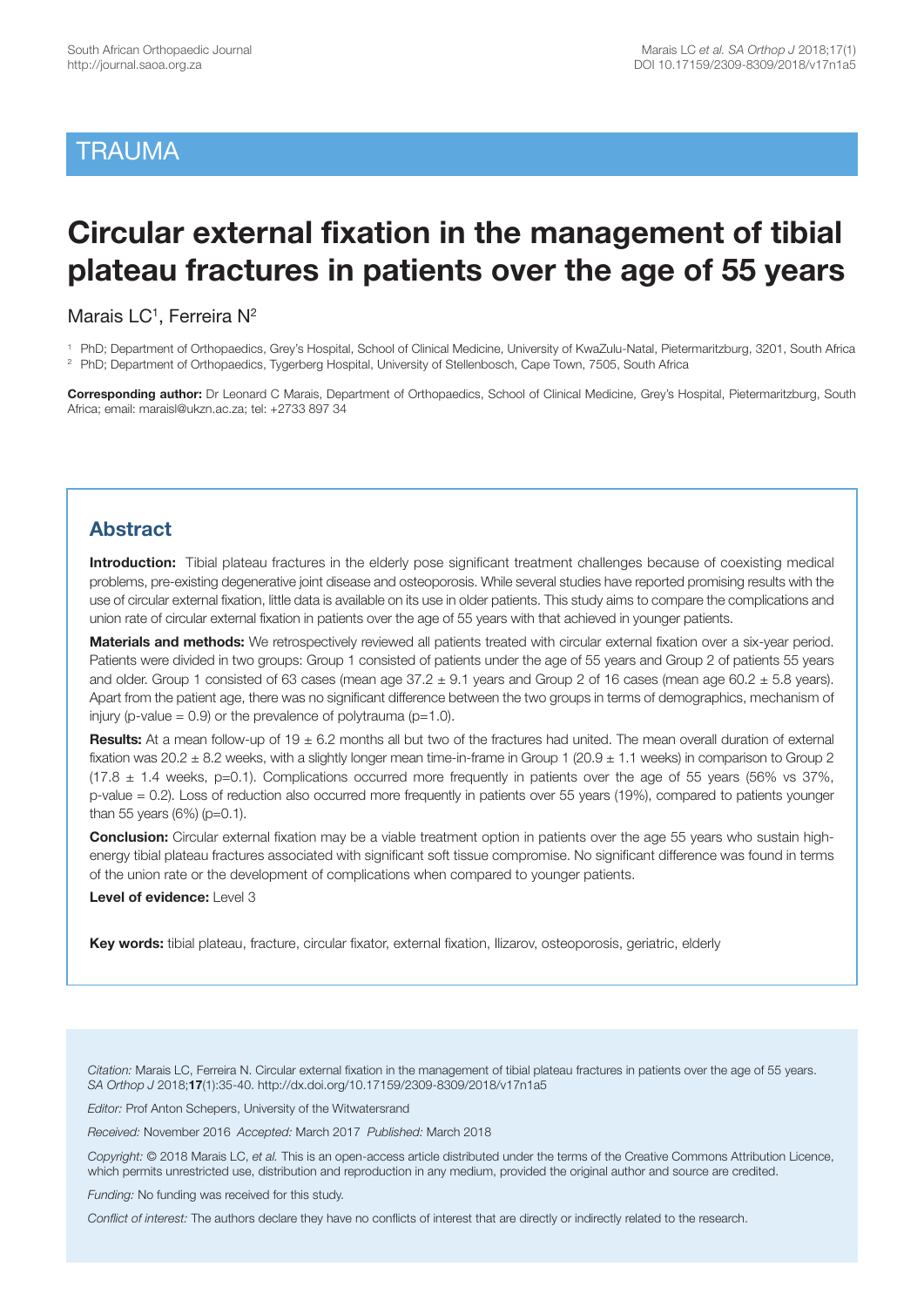## **Introduction**

Tibial plateau fractures are complex injuries that affect a major weight-bearing joint and are frequently associated with significant compromise of the surrounding soft tissue. <sup>1</sup> At time of injury a large amount of energy is transferred to the thin layer of soft tissue overlying the proximal tibia. As a result, this soft tissue envelope is often intolerant of extensive dissection and this has significant implications for the surgical management of the underlying bony injury. 2

The management of tibial plateau fractures is difficult and may be associated with complications such as knee stiffness, deep infection, post-traumatic arthritis, malunion and non-union. 3 Treatment options include circular or hybrid external fixation and internal fixation, with either a single lateral locking plate or dual medial and lateral plates. While open reduction and internal fixation of tibial plateau remains a popular treatment option, it carries the risk of wound complications which can lead to deep sepsis and chronic osteomyelitis in approximately 10–20% of cases. 4-6 Heightened awareness of the importance of soft tissue management has led to the development of percutaneous reduction techniques and minimally invasive plate osteosynthesis (MIPO), which aims to minimise these risks. <sup>7</sup> Circular fixation has also emerged as a useful treatment option in high-energy injuries where the injured soft tissue envelope often precludes open reduction and internal fixation. 8

Tibial plateau fractures in the elderly poses some additional challenges because of

coexisting medical problems, pre-existing degenerative joint disease and osteoporosis. <sup>9</sup> Bone mineral density (BMD) is significantly decreased after the age of 60 years in female patients. <sup>10</sup> Quantitative computed tomography analysis has revealed that the BMD of the tibial plateau is lowest in the central and antero-medial regions and highest in the postero-medial or postero-lateral regions. <sup>10</sup> This reduction in BMD results in an increased risk of re-displacement of fractures, which may be as high as 79% in patients over the age of 60.<sup>11</sup>

While several studies have reported promising results with the use of circular external fixation, little data is available on its use in the elderly.<sup>1,2,8</sup> In the elderly hybrid external fixation has been reported to deliver inferior results in comparison to internal fixation. <sup>9</sup> This study aims to compare the complication and union rate of conventional circular external fixation in patients over the age of 55 years with that achieved in younger patients. Ethical approval was obtained from our institution's ethics review board prior to commencement of the study.

#### **Patients and methods**

We retrospectively reviewed all patients with tibial plateau fractures treated with circular external fixation at our institution between June 2009 and June 2015. Eligible patients were identified from a prospectively gathered database. All patients treated with circular external fixation for a tibial plateau fracture were included in the study. Patients treated with different fixation techniques, pathological fractures and follow-up of less than 12 months were excluded. For the purposes of this study patients were divided in two groups: Group 1 consisted of patients under the age of 55 years and Group 2 of patients 55 years and older. The subjects' charts were reviewed and data extracted in order to describe the patient demographics, number and nature of surgical procedures performed, time to union and, finally, the complications that occurred. Classification of the fracture and soft tissue injury, time to union, complications and range of knee motion were also documented. Isolated tibial plateau fractures were classified according to the Schatzker classification system.<sup>12</sup> Fracture dislocation involving the tibial plateau were classified

according to the Hohl and Moore classification system. <sup>13</sup> Soft tissue injury was classified as described by Oestern and Tscherne. <sup>14</sup> Pin site infections were graded according to the Checketts and Otterburn classification. 15

The definitive surgical procedure was performed once CT imaging was completed. The condition of the soft tissue envelope did not influence the timing of definitive surgery. The surgical technique included closed or limited open, indirect reduction through a 2 cm midline incision. After joint line alignment was achieved, a single 6.5 mm cannulated screw was inserted from lateral, into the subchondral bone (*Figure 1*). No bone graft was used. Fixation was completed with application of a four-ring circular external fixator. Both Ilizarov (Smith & Nephew, Memphis, TN) and TrueLok (Orthofix, Verona, Italy) fixators were used. Frame design and fixation followed the technique previously described. 2

Post-operative rehabilitation commenced on day 1 after definitive fixation. Early knee range of motion exercises was followed by weight bearing as pain allowed. Pin site dressings were left undisturbed for the first seven days following the procedure. After this period, the dressings were removed and twice daily pin site cleaning, with chlorhexidine-alcohol solution, were commenced. Initially all patients were followed up at twoweekly intervals at our outpatient department. The intervals were extended to four-weekly once a robust rehabilitation programme and pin tract care regimen was established. Particular attention was paid to weight bearing mobilisation, functional rehabilitation and normalisation of gait pattern in order to promote recovery and bony union. Follow-up radiographs, the progress with rehabilitation and the occurrence of any complications were documented at each clinic visit.



**Figure 1.** Clinical and X-ray images of a 62-year-old female patient with a Schatzker VI tibial plateau fracture. Pre-operative X-rays show highly comminuted fracture (a). Fracture fixation with a 6.5 mm cannulated screw and fine-wire circular fixator (b, c). X-ray following removal of external fixation (d).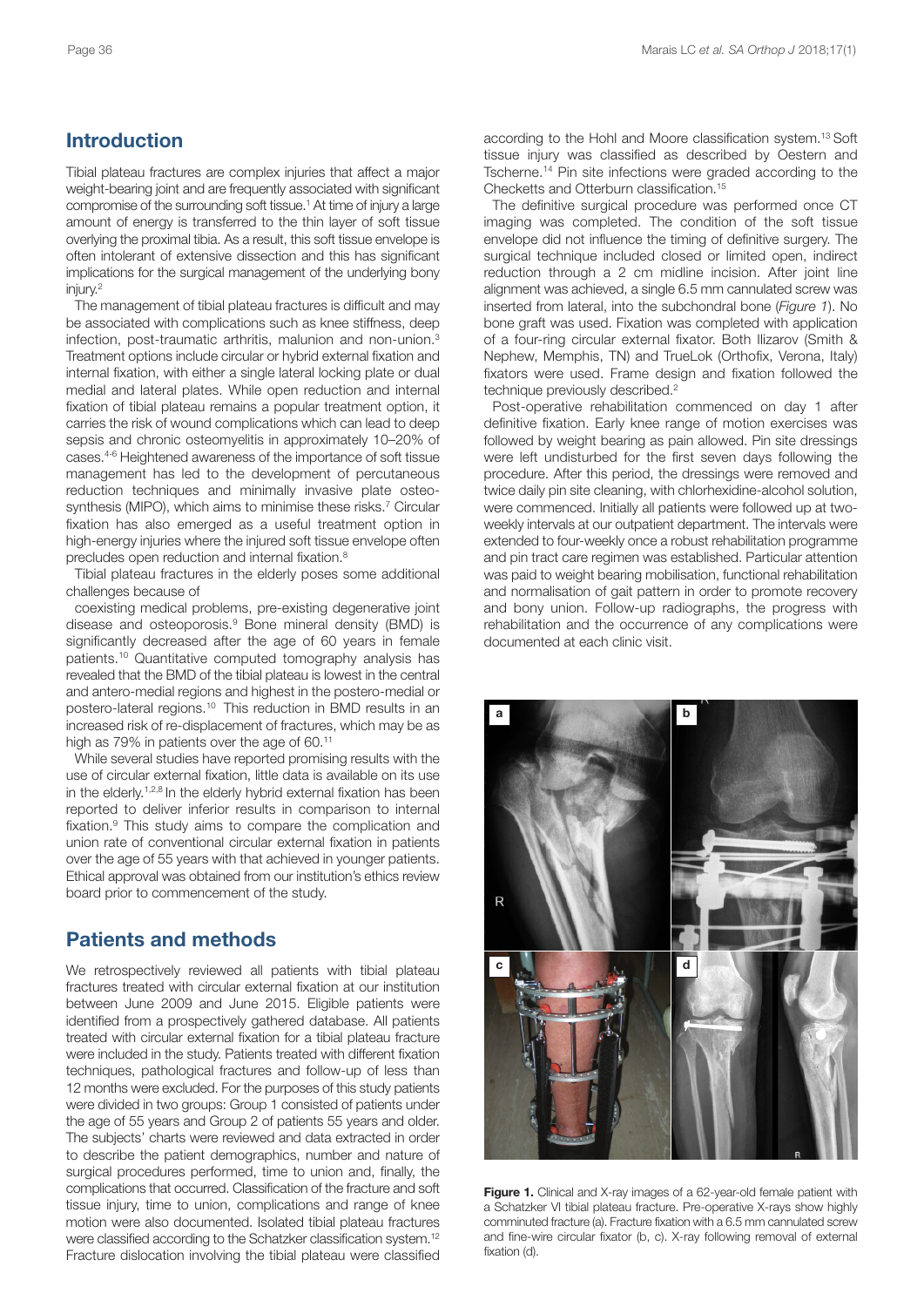Union was considered as the presence of combination of fracture consolidation in at least three cortices and painless weight bearing. Malunion was defined as radiographic angulation of more than 10 degrees in any plane.

Statistical analysis was performed using Stata 13.0 (StataCorp. College Station, Texas). Continuous variables were reported as mean  $(\pm$  SD) or median (with interquartile range) and categorical variables as number and percentages, unless otherwise stated. Differences in continuous variables were compared with the use of the unpaired t-test. The chi-square test was used for categorical data. All tests were two-sided, and the level of significance was set at p<0.05. For the purposes of optimal sample size calculation, a power of 80% was selected.

#### **Results**

We identified 84 fractures, in 80 patients, that were treated by circular external fixation from the prospectively kept database. Five patients were excluded from the study. Four cases had less than 12 months' follow-up and one patient was lost to followup (*Figure 2*). Seventy-nine patients, with a mean follow-up of 19.4  $\pm$  6.2 months, were included in the analysis. The mean age was 41.8 years (range 21–73 years). The demographic and clinical characteristics of the two groups are provided in *Table I*. Group 1 consisted of 63 cases below the age of 55 years (mean age  $37.2 \pm 9.1$  years) and Group 2 of 16 cases that were 55 years or older (mean age  $60.2 \pm 5.8$  years). Apart from the patient age, there was no significant difference between the two groups in term of demographics, mechanism of injury (p-value  $= 0.9$ ) or the prevalence of polytrauma (p=1.0). The majority of fractures (58%) were sustained in road traffic accidents and 29% of all patients sustained multiple injuries. Notably, 18 patients were found to be HIV positive (Group  $1=17$  and Group  $2=1$ ,  $p=0.1$ ) with a mean CD4 count of 389 cells/mm3.



**Figure 2.** Flow chart of patient population

Table I: Demographic and baseline clinical characteristics of the cohort subdivided into Group 1 (cases under the age of 55 years) and Group 2 (over the age of 55 years)

|                                      | <b>Overall</b><br>$(N=79)$ | <b>Group 1</b><br>Age <55 years<br>$(N=63)$ | <b>Group 2</b><br>Age ≥55 years<br>$(N=16)$ | p-value <sup>b</sup> |
|--------------------------------------|----------------------------|---------------------------------------------|---------------------------------------------|----------------------|
| Age <sup>a</sup>                     | $41.8 \pm 12.5$            | $37.2 \pm 9.1$                              | $60.2 \pm 5.8$                              | < 0.001              |
| Male sex (%)                         | 52 (66)                    | 41 (65)                                     | 11 (69)                                     | 1.00                 |
| Diabetes (%)                         | 3(4)                       | 1(2)                                        | 2(13)                                       | 0.1                  |
| Smoking (%)                          | 14(18)                     | 14 (22)                                     | $O$ (O)                                     | 0.06                 |
| HIV (%)                              | 18(23)                     | 17(27)                                      | 1(6)                                        | 0.1                  |
| Mechanism of injury                  |                            |                                             |                                             | 0.9                  |
| MVA <sup>c</sup> (%)                 | 26(33)                     | 21(33)                                      | 5(31)                                       |                      |
| PVA <sup>d</sup> (%)                 | 20(25)                     | 15(24)                                      | 5(31)                                       |                      |
| Motorcycle accident (%)              | 5(6)                       | 5(8)                                        | $O$ (O)                                     |                      |
| Fall (%)                             | 23 (29)                    | 17(27)                                      | 6(38)                                       |                      |
| Assault (%)                          | 2(3)                       | 2(3)                                        | 0(0)                                        |                      |
| Sport (%)                            | 2(3)                       | 2(3)                                        | $O$ (O)                                     |                      |
| Bilateral fractures (%)              | 8(10)                      | 6(10)                                       | 2(13)                                       | 0.6                  |
| Segmental fractures <sup>e</sup> (%) | 5(6)                       | 4(6)                                        | 1(6)                                        | 1.0                  |
| Open fractures (%)                   | 11(14)                     | 10(16)                                      | 1(6)                                        | 0.4                  |
| Polytrauma (%)                       | 23(29)                     | 18 (29)                                     | 5(31)                                       | 1.0                  |
| Fracture classification <sup>f</sup> |                            |                                             |                                             | 0.4                  |
| Schatzker II (%)                     | 2(3)                       | 1(2)                                        | 1(6)                                        |                      |
| Schatzker IV (%)                     | 3(6)                       | 3(5)                                        | O(0)                                        |                      |
| Schatzker V (%)                      | 12(15)                     | 11(17)                                      | 1(6)                                        |                      |
| Schatzker VI (%)                     | 58 (73)                    | 44 (70)                                     | 14 (88)                                     |                      |
| Fracture-dislocation (%)             | 4(5)                       | 4(6)                                        | 0(0)                                        |                      |
| Soft tissue classification           |                            |                                             |                                             | 0.5                  |
| Tscherne 0 (%)                       | 2(3)                       | 2(3)                                        | 0(0)                                        |                      |
| Tscherne 1 (%)                       | 9(11)                      | 7(11)                                       | 2(13)                                       |                      |
| Tscherne 2 (%)                       | 26 (33)                    | 18 (29)                                     | 8(50)                                       |                      |
| Tscherne 3 (%)                       | 29 (37)                    | 25(40)                                      | 6(37)                                       |                      |

<sup>a</sup> Mean ± standard deviation [SD]; <sup>b</sup> Statistical comparison of Group 1 and 2; <sup>c</sup> Motor vehicle accident; <sup>d</sup> Pedestrian vehicle accident; <sup>e</sup> Pateau fracture in combination with ipsilateral tibial shaft or plafond fracture; <sup>f</sup> Schatzker classification system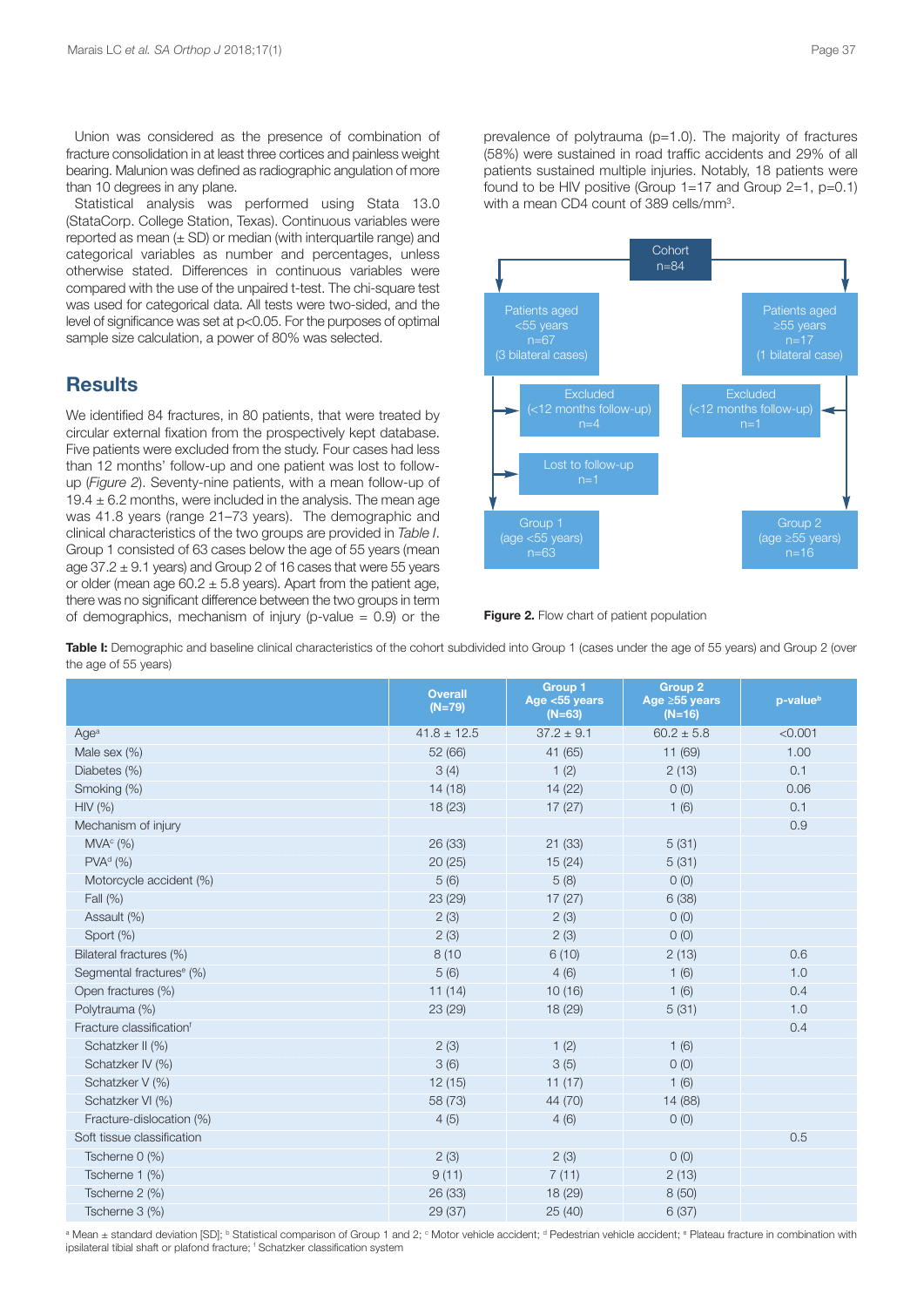|                                 | <b>Overall</b><br>$(N=79)$ | <b>Group 1</b><br>Age <55 years<br>$(N=63)$ | <b>Group 2</b><br>Age $\geq$ 55 years<br>$(N=16)$ | p-value <sup>b</sup> |  |
|---------------------------------|----------------------------|---------------------------------------------|---------------------------------------------------|----------------------|--|
| <b>Treatment</b>                |                            |                                             |                                                   |                      |  |
| Truelok circular fixator        | 36                         | 28                                          | 8                                                 |                      |  |
| Ilizarov circular fixator       | 39                         | 33                                          | 6                                                 | 0.2                  |  |
| Taylor spatial frame            | 3                          | $\overline{2}$                              |                                                   |                      |  |
| <b>TLHex fixator</b>            |                            | $\Omega$                                    | $\overline{1}$                                    |                      |  |
| Cannulated screw                | 64                         | 50                                          | 14                                                | 0.7                  |  |
| Cross-knee extension            | 14                         | 10                                          | $\overline{4}$                                    | 0.5                  |  |
| Additional surgery              | $\overline{2}$             | $\overline{2}$                              | $\overline{0}$                                    | 1.0                  |  |
| Follow-up <sup>a</sup> (months) | $19.4 \pm 6.2$             | $19.5 \pm 0.8$                              | $18.6 \pm 1.5$                                    | 0.5                  |  |
| Time in frame (weeks)           | $20.2 + 8.2$               | $20.9 + 1.1$                                | $17.8 + 1.4$                                      | 0.1                  |  |
| Complications (%)               | 22(41)                     | 23(37)                                      | 9(56)                                             | 0.2                  |  |
| Pin-tract sepsis (%)            | 14(18)                     | 10(16)                                      | 4(25)                                             | 0.5                  |  |
| Loss of reduction (%)           | 7(9)                       | 4(6)                                        | 3(19)                                             | 0.1                  |  |
| Malunion (%)                    | 7(9)                       | 5(8)                                        | 2(13)                                             | 0.6                  |  |
| Joint contracture               | 2(3)                       | 2(3)                                        | O(0)                                              | 1.0                  |  |
| Non-union                       | 2(3)                       | 2(3)                                        | O(0)                                              | 1.0                  |  |
| Prominent hardware              | 1(1)                       | 1(2)                                        | O(0)                                              | 1.0                  |  |

**Table II:** Treatment and complications of the cohort subdivided into Group 1 (cases under the age of 55 years) and Group 2 (over the age of 55 years)

<sup>a</sup> Mean  $+$  Standard deviation (SD); <sup>b</sup> Statistical comparison of Group 1 and 2

Furthermore, 22% of patients in Group 1 were cigarette smokers compared to none in Group 2 (p-value  $= 0.06$ ).

Overall, 88% of fractures were classified as bicondylar in nature (Schatzker V or VI) and there was no significant difference in the classification of the fracture type between the two groups (p=0.4). The majority of fractures, 70% in Group 1 and 88% in Group 2, were classified as Schatzker type VI fractures. Few fractures were unicondylar in nature, 7% and 6% in Group 1 and 2 respectively. Significant soft tissue injury (Tscherne class  $\geq$  2) was present in the 69% of cases in Group 1 and 87% of cases in Group 2 ( $p$ -value = 0.5). Fourteen per cent of all fractures were classified as open (Group 1=16% and Group 2=6%, p=0.4).

At a mean follow-up of 19 months (standard deviation [SD] = 6.2) all but two of the fractures had united. The mean overall duration of external fixation was  $20.2 \pm 8.2$  weeks, with a slighter longer mean time-in-frame in Group 1 (20.9  $\pm$  1.1 weeks) in comparison to Group 2 (17.8  $\pm$  1.4 weeks, p=0.1). There was no significant difference in the type of fixator used (p=0.2), the addition of cannulated screw fixation (p=0.7) or the need for cross-knee extension of the external fixator (p=0.5) (*Table II*). Three patients in Group 1, compared to none in Group 2, required an additional surgical procedure. In one patient, with a delayed union, a fibula osteotomy was performed which resulted in successful union. Bone graft and locked plate fixation was performed in the second patient for a non-union of a highly comminuted fracture. An iliac crest bone graft procedure was performed in the final patient who sustained a Gustilo-Anderson grade IIIB open fracture. Despite the autogenous bone graft a non-union occurred, at the metadiaphyseal component of the fracture, in this patient. Complications occurred more frequently in patients over the age of 55 years (56% vs 37%, p-value = 0.2). Overall, pin-tract sepsis was the most common complication encountered (18%) and there was no significant difference between the two groups (p=0.5). Loss of reduction occurred more frequently in patients over 55 years (19%), compared to patients younger than 55 years (6%) (p=0.1). Malunion occurred in 13% of patient in Group 2 compared to 8% in Group 1 (p=0.6). Joint contracture, non-union and prominent hardware occurred infrequently, and only in patients under the age of 55 years. None of the patients required total knee replacement during the follow-up period.

#### **Discussion**

There are several unique characteristics of tibial plateau fractures in the elderly. The most common fracture pattern is Schatzker type II fractures, followed by bicondylar fractures (Schatzker type V and VI). 16,17 The Schatzker classification is, however, not necessarily predictive of the clinical outcome in patients over the age of 55 years. <sup>9</sup> Furthermore, there appears to be no correlation between the radiological and clinical outcome of treatment.<sup>9,12</sup> While radiographic progression of osteoarthrosis occurs in up to 60% of patients, less than 10% of patients go on to require total knee replacement. <sup>9</sup> Su *et al*. found that the need for arthroplasty becomes evident relatively early and total knee replacements were performed at an average of one year after the injury.<sup>9</sup> Finally, the incidence of associated knee ligament injuries is also lower in the elderly, approximately 3%, compared to 20–25% in younger patients. 16,18

In comparison to younger patients, the outcome of tibial plateau fractures in patients over the age of 40 years is associated with poorer standardised health and disability ratings. <sup>19</sup> Schwartsman and co-workers drew attention to the problems related to patient self-assessment of treatment outcome and concluded that tibial plateau fractures in patients over the age of 50 years is likely to have an unsatisfactory objective outcome, even in the hands of experienced surgeons, regardless of the treatment method.<sup>20</sup> Several treatment options have been explored in older patients, including plating, nailing, minimally invasive osteosynthesis and total knee arthroplasty. Satisfactory clinical outcomes have been reported in 70–90% of elderly patients treated with internal fixation using non-locking plates (*Table III*). 9,16,17,21 While the results of standard plating appears uniformly good, the majority of fractures in these studies were simple fracture patterns with relatively few Schatzker type VI fractures. Frattini *et al*. found that satisfactory results were obtained in only 53% of patients with complex fracture patterns, compared to 90% in the simple fracture pattern group. <sup>17</sup> Furthermore satisfactory radiological results were achieved in only 32% of complex fractures. Locking plates offer several potential advantages; however, limited data is available on their use in elderly patients alone. Shimizu *et al*. reported satisfactory results in 85% of patients over the age of 65 years,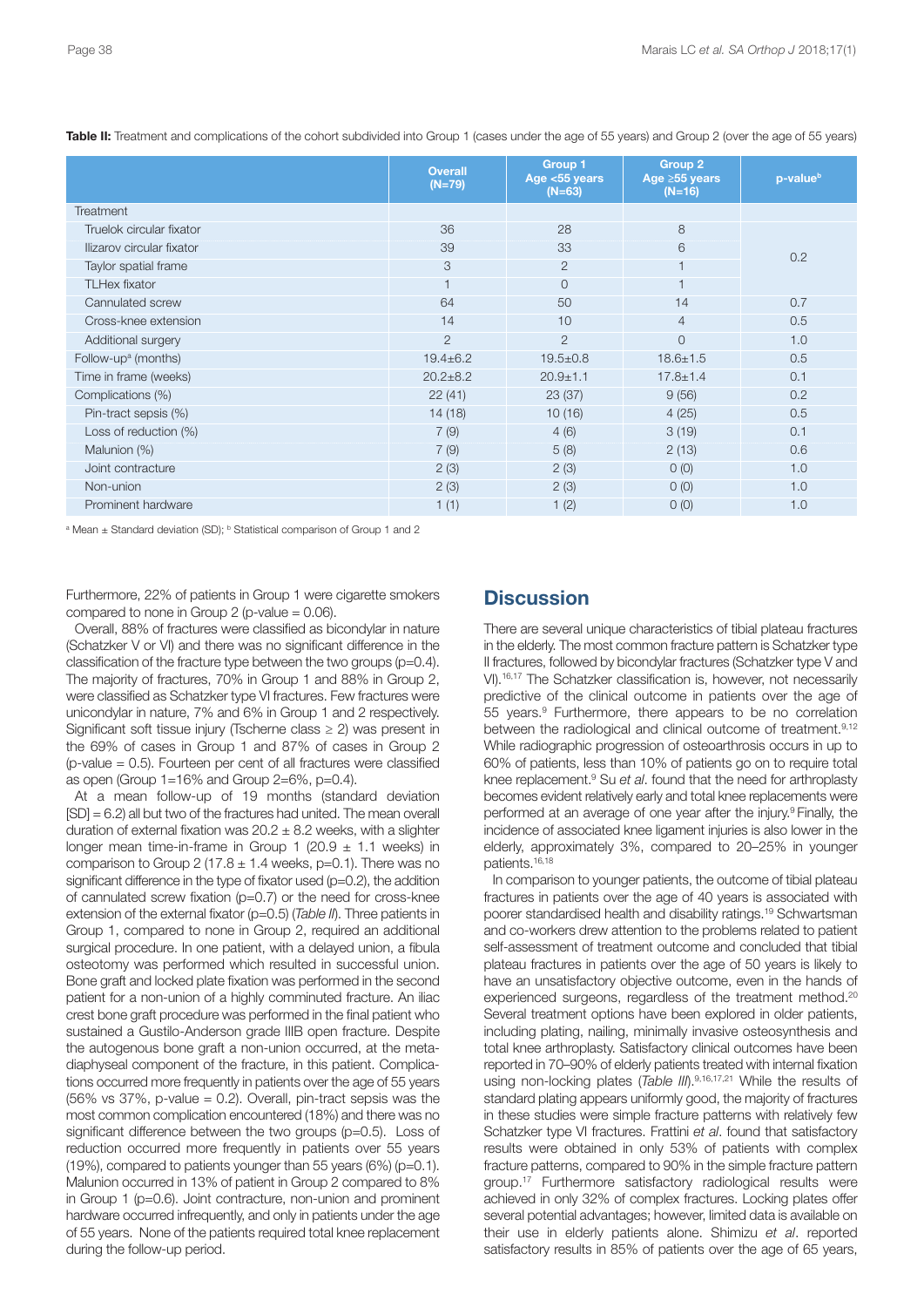| Conversion<br>to TKR                            | $\circ$                     | 8%                                   | $\circ$                    | 4%                            | $\circ$                      | 3%                                              | $\circ$                       | 9%                                   |
|-------------------------------------------------|-----------------------------|--------------------------------------|----------------------------|-------------------------------|------------------------------|-------------------------------------------------|-------------------------------|--------------------------------------|
| Progression of<br>osteoarthritis <sup>iii</sup> | 16%                         | 60%                                  | 5%                         | n/r                           | n/rv                         | 27%                                             | n/rv                          | n/rv                                 |
| reduction<br>Loss of                            | n/r                         | $\sum_{k=1}^{N}$                     | 30%                        | $\circ$                       | 10%                          | 30%                                             | $\circ$                       | 27%                                  |
| <b>Complications</b>                            | 6% DVT <sup>iv</sup>        | 8% Infection <sup>vi</sup><br>5% DVT | 5% Infection <sup>vi</sup> | 4% Infection <sup>vi</sup>    | $\circ$                      | $\circ$                                         | $\circ$                       | 45% Pin tract sepsis<br>27% Malunion |
| Bone graft Satisfactory out-<br>come"           | 72%                         | 87%                                  | 90%                        | 75%                           | 85%                          | 80%                                             | $\frac{1}{\sqrt{r}}$          | 82%                                  |
|                                                 | 94%                         | 48%                                  | 55%                        | 7%                            | 76%                          | 40%                                             | 0%                            | 9%                                   |
| <b>Fixation technique</b>                       | Non-locked plate            | Non-locked plate                     | Non-locked plate           | Non-locked plate              | Locking plate                | minimal osteosynthesis<br>Arthroscopic assisted | Nail plus screws              | Hybrid external fixation             |
| Schatzker VI<br>fractures                       | 16%                         | 28%                                  | 9%                         | 18%                           | 14%                          | 3%                                              | 62%                           | 100%                                 |
| Follow-up<br>(years)                            | 3.7                         | 2.5                                  | 4 <sub>1</sub>             | 4.2                           | 4                            | က                                               | 2                             | 3.2                                  |
| Mean age<br>(years)                             | $\overline{7}$              | 66                                   | 66                         | 72                            | <b>DZ</b>                    | 72                                              | 67                            | 72                                   |
| <b>Sample</b><br>size                           | 32                          | 59                                   | 22                         | 49                            | $\overline{\mathbf{c}}$      | 80                                              | $\infty$                      | Ξ                                    |
| <b>Authors</b>                                  | Biyani et al. <sup>16</sup> | Su et al. <sup>9</sup>               | Hsu et al. <sup>21</sup>   | Fratinni et al. <sup>17</sup> | Shimizu et al. <sup>22</sup> | Roerdink et al. <sup>23</sup>                   | Garnavos et al. <sup>25</sup> | Ali et al. <sup>34</sup>             |

**Table III:** Sum

marised results from studies of operative treatment of tibial plateau fractures in older patients

**Table III:** Summarised results from studies of operative treatment of tibial plateau fractures in older patients

although their series included only three Schatzker type VI fractures. <sup>22</sup> Novel treatment options have also been explored. Roerdink and co-workers reported good to excellent results in 30 fractures (only one of which was a Schatzker VI) in patients older than 55 treated by arthroscopically assisted minimal osteosynthesis, despite recurrence of displacement in 30% of cases. <sup>23</sup> Pizanis *et al*. utilised balloon tibiaplasty to good effect in five patients aged 44–88 years with Schatzker type II or III fractures.<sup>24</sup> Intramedullary nailing in conjunction with inter-fragmentary screw fixation has recently been shown to be a viable option for certain selected cases without significant impaction.<sup>25</sup> Internal fixation combined with primary arthroplasty has been described as technically challenging, but may be an option in certain complex cases with severe fracture comminution, osteoporosis or pre-existing osteoarthritis. 26,27

Following some initial enthusiasm for hybrid external fixation in the management of peri-articular fractures, the use of these devices has significantly decreased. Hybrid fixators combine beam loading through tensioned fine wires on a single ring that is attached to a canter-level loading monolateral fixator. The resultant fixator exhibited decreased stiffness at higher loads and less axial and bending stiffness when compared to traditional Ilizarov circular external fixators. 28,29 This led to unwanted motion and the fracture site with resultant loss of reduction, non-union and increased pin-site infection rates. 30-34 Conventional circular external fixation, however, has recently emerged as a viable treatment alternative for bicondylar plateau fractures. <sup>8</sup> These fixators use beam loading through the entire span of the fixator that results in symmetrical loading of the fracture site.<sup>35</sup> Multiple pretensioned wires on the proximal ring can be configured to provide uniform support for the tibial plateau articular surface in a custom raft-construct that is tailored to each individual fracture pattern. Biomechanical analysis also demonstrated that the use of four tensioned olive wires combined with a single lag screw provided adequate stability when compared to dual plating. 28

The aim of this study was to compare the complication and union rate of tibial plateau fractures treated by circular external fixation in patients older than 55 years with that achieved in younger patients. While we would like to believe that a 55-year-old person should not be classified as elderly, we used this figure as it is in line with previously published reports. 9,20 No significant difference was found in terms of the union rate or the development of complications. The duration of external fixation was marginally shorter in patients over the age of 55 years. While loss of reduction and malunion was encountered more frequently in patients over the age of 55 years, the difference was not statistically significant. It should however be noted that the cohort comprised mainly cases with high-energy fracture patterns and/or a compromised soft-tissue envelope. In fact, 88% of patients older than 55 years had Schatzker type IV fractures. These results should therefore not be extrapolated to tibial plateau fractures in general.

There are several shortcomings to this study. First, the number of cases in Group 2 is small and the event rate was low. Thus, the study was not sufficiently powered to find actual equivalence between the two groups. Secondly, the presence of osteoporosis of the tibial plateau was not objectively quantified. Thirdly, the addition of a control group involving internal fixation would have been of value. A prospectively designed study comparing internal and circular external fixation of tibial plateau fractures in the elderly could possibly shed further light on the role of circular external fixation in these challenging fractures.